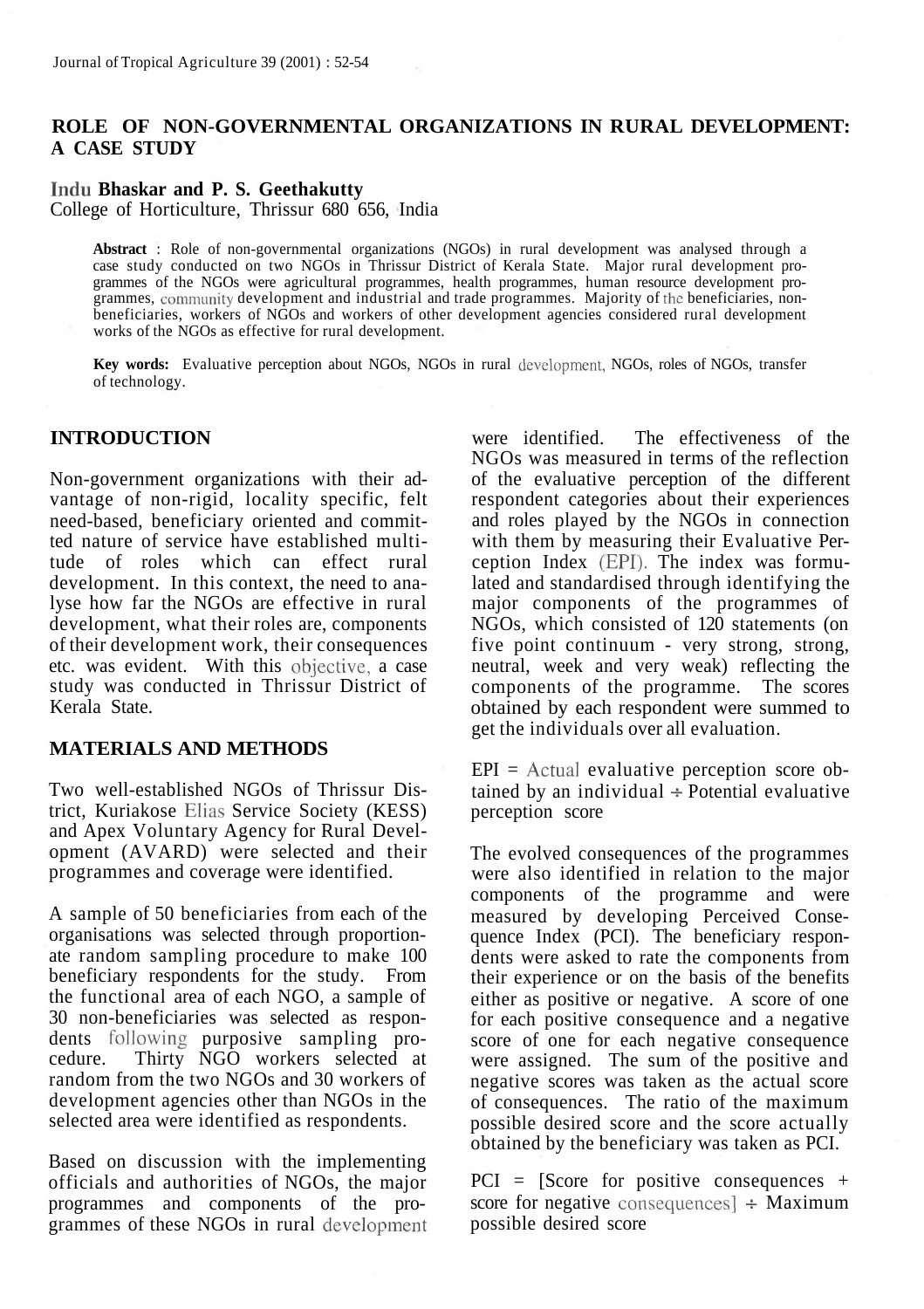| $SL$ No.     |                                     | Activities                                                                                                                                                                                               |                                                                                                                                 |  |  |  |
|--------------|-------------------------------------|----------------------------------------------------------------------------------------------------------------------------------------------------------------------------------------------------------|---------------------------------------------------------------------------------------------------------------------------------|--|--|--|
|              | Programmes                          | <b>KESS</b>                                                                                                                                                                                              | <b>AVARD</b>                                                                                                                    |  |  |  |
| $\mathbf{I}$ | Agriculturalprogrammes              | Distribution of planting materials<br>Distribution of diary cattle<br>Poultry<br>Demonstration farm<br>Minor irrigation<br>Lift irrigation<br>Land development<br>Contour bunding<br>Communityirrigation | Distribution of planting materials<br>Sericulture<br>Distribution of diary cattle<br>Distribution of poultry<br>Lift irrigation |  |  |  |
| П            | Health programmes                   | Free medical care<br>Safe drinking water by providing<br>wells<br>Smokeless choola<br>Sanitary latrines                                                                                                  | Immunization of children<br>Health education<br>Family counseling centre<br><b>Sanitary</b> latrines                            |  |  |  |
| HL           | Community development<br>programmes | Housing<br>Repairing of house<br>1RDP model village<br>Village development project<br>Common well                                                                                                        | Construction of house<br>Land for landless<br>Roofing of house<br>Bore well                                                     |  |  |  |
| IV           | Human resource develop-<br>ment     | Training programme<br><b>Education</b> promotion<br>Earn while you learn programme<br>Integrated community development<br>projects<br>Creches                                                            | Vocational training programmes<br>Education programmes<br>Creches and balwadies                                                 |  |  |  |
| $\mathbf{V}$ | Trade and industrial promo-<br>tion | <b>Fabrication</b> works<br>Wood works<br>Umbrella assembling<br>Beedi rolling<br>Printing press<br>Quarry<br>Khadi<br>Stabilizer assembling                                                             | Fibre and rope making unit<br>Apex stabilizer industries<br>Stabilizer assembling                                               |  |  |  |

|  | Table 1. Major programmes for rural development of the selected NGOs |  |  |  |
|--|----------------------------------------------------------------------|--|--|--|
|  |                                                                      |  |  |  |

Using a structured and pre-tested interview schedule, relevant data were collected from the selected respondents. The data were then statistically analyzed.

#### **RESULTS AND DISCUSSION**

Table 1 shows that the major rural development programmes of selected NGOs are agricultural programmes, health and hygiene, human resource development, community development and trade and industrial programmes. Both the organisations put considerable efforts for rural development. A perusal of their programme activities provide a

view on the combination of delivery and service activities and employment generation activities in the case of KESS while AVARD had made more efforts in delivery services. It is to be mentioned that both the organizations have taken location specific activities, which were formulated after analyzing the needs and priorities of their target.

The study indicated that majority of the programme activities ultimately lead to progress in health and hygiene, education, technology transfer, employment generation, self reliance, economic development and behavioural changes. Importance to ecological preserva-